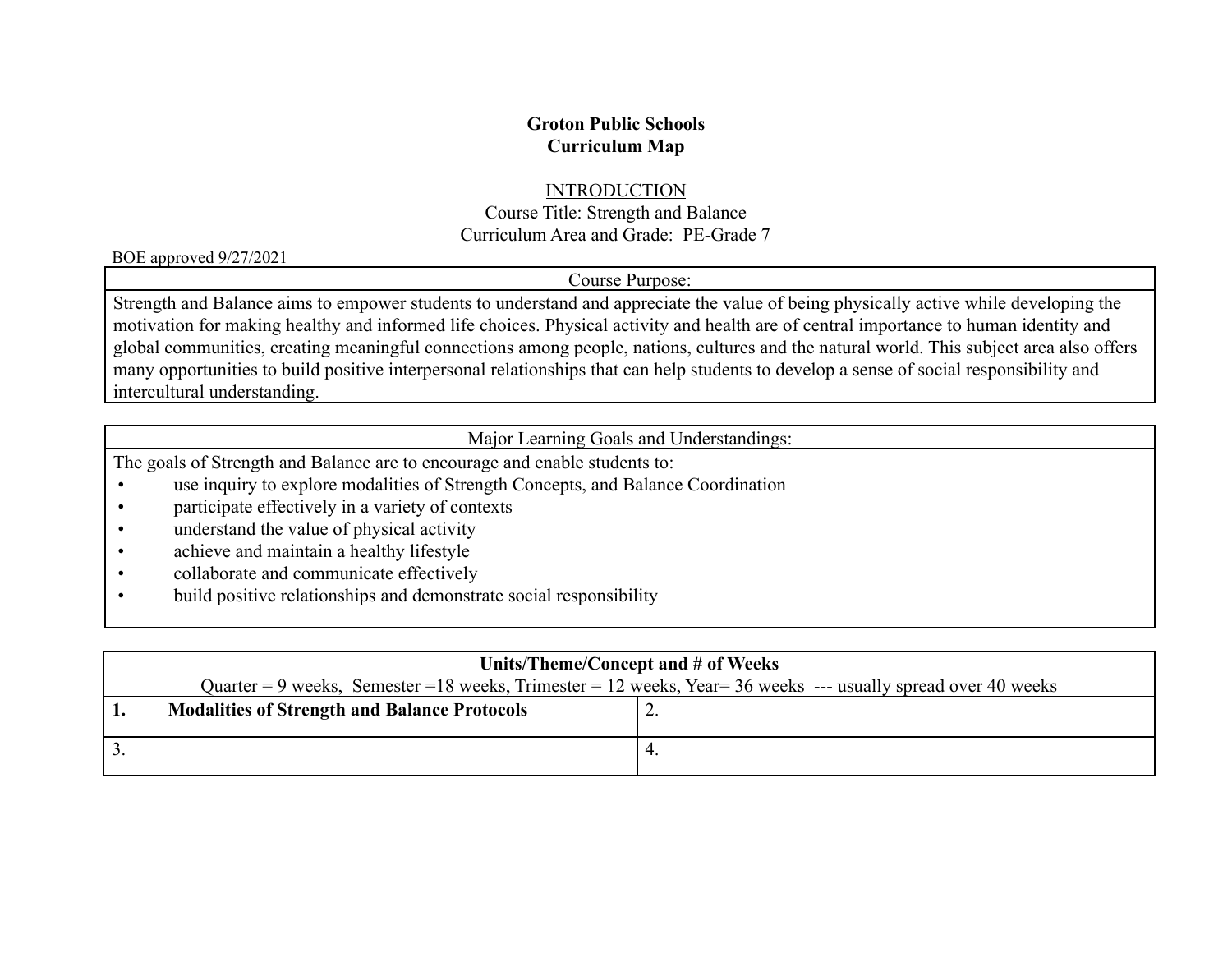### **Mappers/Authors: Tara Jones and Ryan Magee**

Date Approved: 9/27/2021

| <b>Part 1 - Strength and Balance</b> |          |                |                        |  |
|--------------------------------------|----------|----------------|------------------------|--|
| <b>Grade:</b>                        | Subject: | <b>Course:</b> | <b>Length of Unit:</b> |  |
|                                      | PE       | Grade 7 PE     | $(20 \text{ classes})$ |  |

# Connecticut State Standards

**Standard 1:** The physically literate individual demonstrates competency in a variety of motor skills and movement patterns.

**Standard 3:** The physically literate individual demonstrates the knowledge and skills to achieve and maintain a health-enhancing level of physical activity and fitness.

| Part 2 – Standards                                               |                                   |
|------------------------------------------------------------------|-----------------------------------|
| <b>Key (GLE) Content Knowledge and Concepts/Skills</b>           | <b>Key Concept: Relationships</b> |
| <b>Objective B: Planning for Performance</b>                     | <b>Related Concepts:</b>          |
| i. Develop goals to enhance performance                          | <b>Movement and Balance</b>       |
|                                                                  | <b>Global Context: Identities</b> |
|                                                                  | and Relationships                 |
| <b>Objective C: Applying and Performing</b>                      | <b>Exploration:</b> physical,     |
| i. recall and apply a range of skills and techniques effectively | psychology and social             |
|                                                                  | development, transitions,         |
|                                                                  | health and well-being,            |
| ii. recall and apply a range of strategies and movement concepts | lifestyle choices                 |
|                                                                  |                                   |
| iii. recall and apply information to perform effectively         |                                   |
|                                                                  |                                   |
|                                                                  |                                   |
|                                                                  |                                   |
|                                                                  |                                   |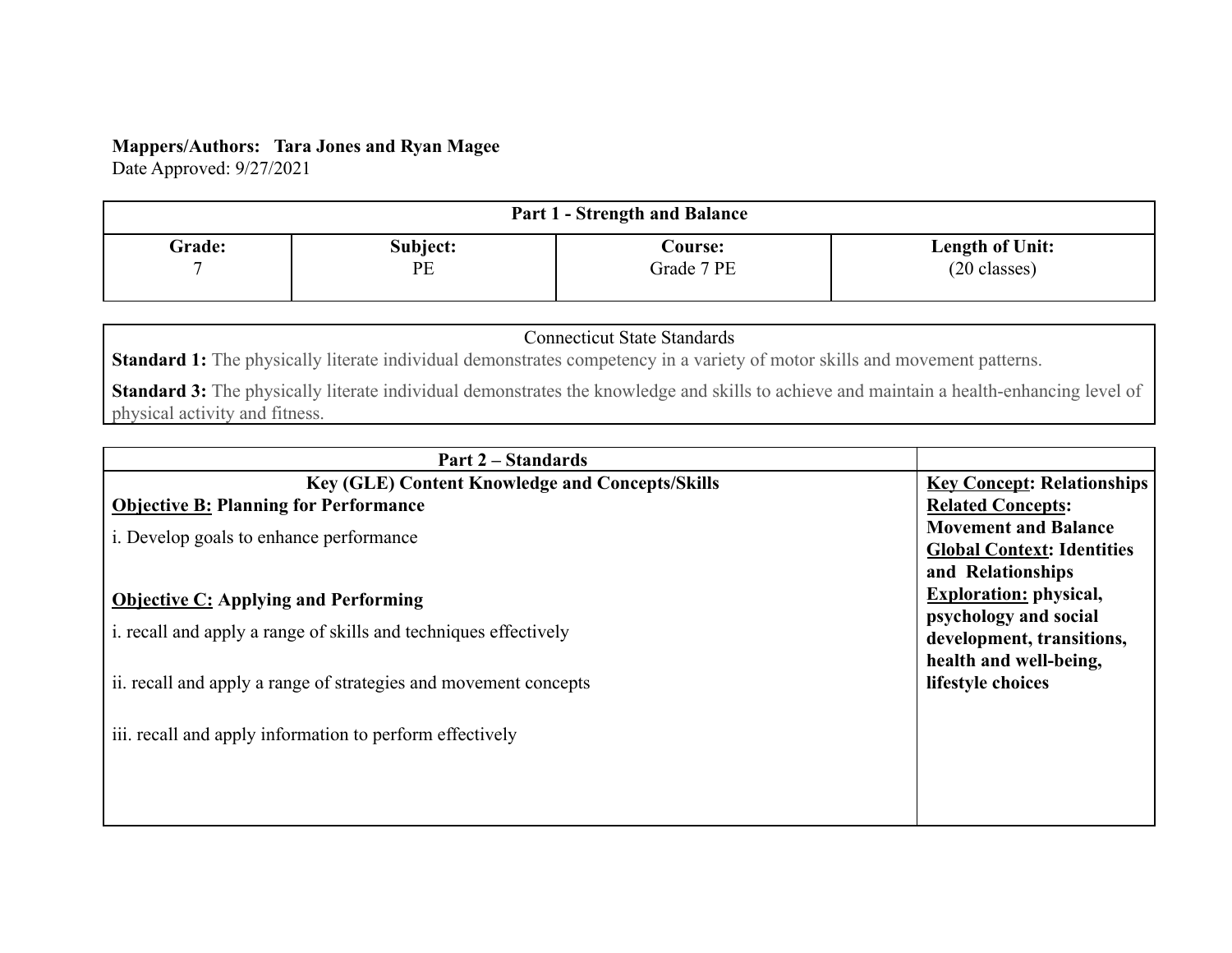| <b>Student Inquiry</b>                                                                                                                               | <b>Skill Category and Cluster:</b>                                                                                                                                        |                                                                                                  |
|------------------------------------------------------------------------------------------------------------------------------------------------------|---------------------------------------------------------------------------------------------------------------------------------------------------------------------------|--------------------------------------------------------------------------------------------------|
| The students will know: I                                                                                                                            | The students will be able to:                                                                                                                                             |                                                                                                  |
| 1. In order for students<br>to recall and apply<br>information to perform<br>effectively students<br>must demonstrate<br>knowledge and<br>awareness. | Students will develop a specified overview of real life exercises and<br>protocols<br>Students will work together to design and demonstrate the topic of<br>2.<br>choice. | 1. Self Management and<br><b>Research Skills</b><br>2. Social and Collaboration<br><b>Skills</b> |
| 2. In order for students<br>to describe and<br>summarize protocols,<br>they must perform and<br>reflect on the activity.                             |                                                                                                                                                                           |                                                                                                  |

# **Statement of Inquiry and Essential Questions**

**Statement of Inquiry: Relationships between movement and balance lead to physical and psychological health and well being.**

**Essential Questions:**

**Factual: How do you define strength, balance, and coordination?**

**Conceptual: What role does strength and balance play in your overall health and wellness?**

**Debatable: Does strengthening exercises impede your balance and coordination?**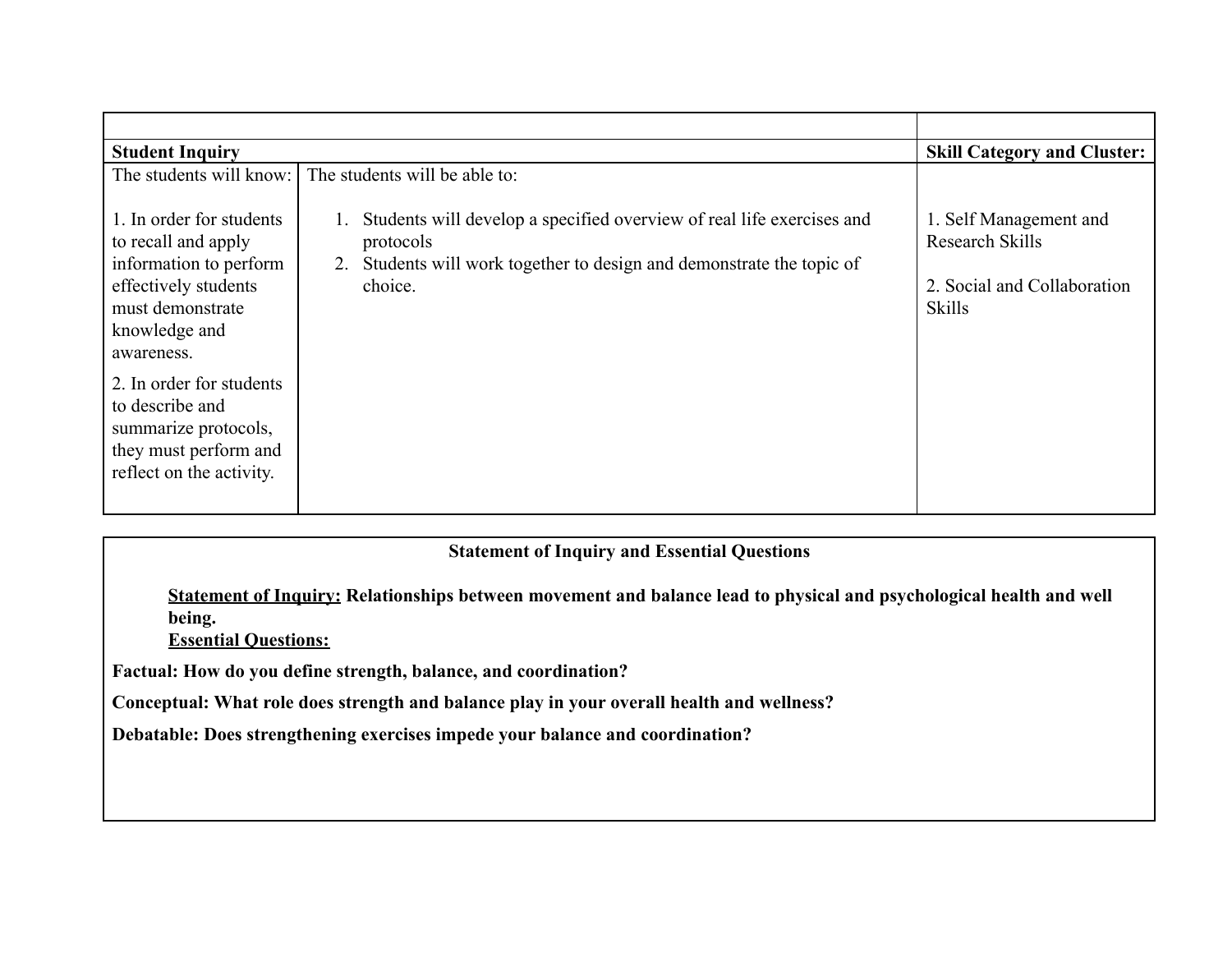### **Part 3 – Common Unit Assessments**

*Outline of summative assessment task(s) including assessment criteria:*

# **GRASPS**

Goal**-** Students will develop a plan to facilitate clients that have specific goals or outcomes.

Role- You are a member of a physical therapy group

Audience- There are members to your wellness center that need strength and balance therapy protocols

Situation- You are using a therapy method and developing a therapy session workout.

Product- Knowledge of Strength and Balance protocols to develop a plan to help a member.

Standards- Criterion B and C

*Relationship between summative assessment task(s) and statement of inquiry:*

The development of a strength and balance movement plan for a physical therapy client will lead to an increase in the physical well being of the client.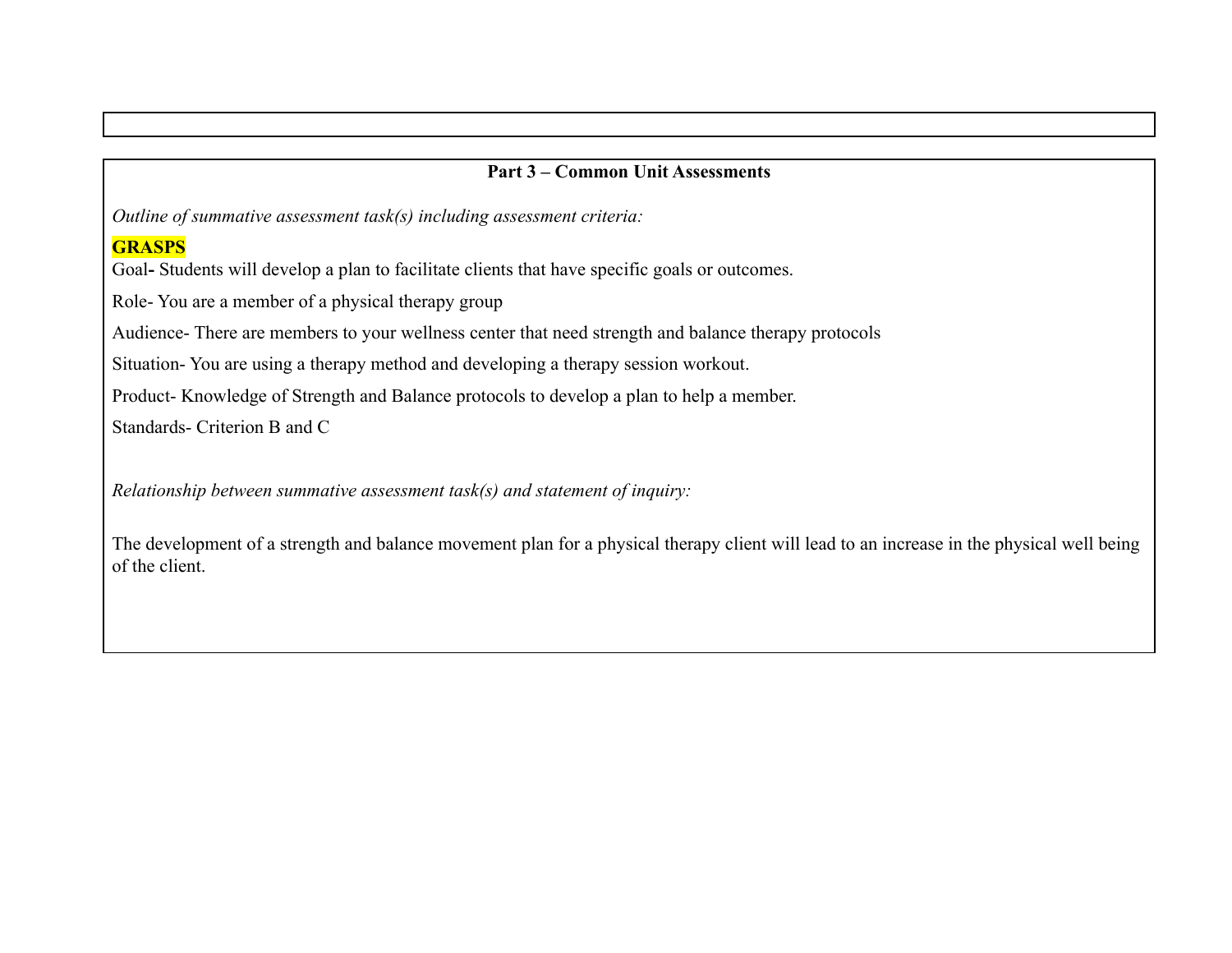| <b>Part 4 - Common/Assured Learning Experiences</b><br><b>Action: Teaching and learning through inquiry</b>                                                                                      |                                                                                                                                                                                        |                                                                                                                                                                                                                    |                                                                                                                                             |  |
|--------------------------------------------------------------------------------------------------------------------------------------------------------------------------------------------------|----------------------------------------------------------------------------------------------------------------------------------------------------------------------------------------|--------------------------------------------------------------------------------------------------------------------------------------------------------------------------------------------------------------------|---------------------------------------------------------------------------------------------------------------------------------------------|--|
| <b>Content</b><br>(subject standard and<br>criterion strand)                                                                                                                                     | <b>Disciplinary learning</b><br>engagements and teaching<br>strategies                                                                                                                 | <b>Formative Assessment</b>                                                                                                                                                                                        | <b>Differentiation</b>                                                                                                                      |  |
| <b>Standard 1: The physically</b><br>literate individual<br>demonstrates competency in<br>a variety of motor skills and<br>movement patterns.                                                    | -Teacher model<br>-Peer demonstration<br>-Meaningful feedback<br>-Video Modeling<br>-Positive Reinforcement<br>-Appropriate Student Groupings<br>-Guided Discovery<br>-Self Reflection | -Observe student's participation and<br>progression of the activity<br>-Peer assessment using rubric<br>-Teacher and student discussion on<br>proper form<br>-Think / pair / share<br>-Student designed activities | -Bullet point responses<br>-Picture responses<br>-Oral response<br>-More opportunities for success<br>in activity<br>-Multi Skill Movements |  |
| <b>Standard 3: The physically</b><br>literate individual<br>demonstrates the knowledge<br>and skills to achieve and<br>maintain a health-enhancing<br>level of physical activity and<br>fitness. | -Teacher model<br>-Peer demonstration<br>-Meaningful feedback<br>-Video Modeling<br>-Positive Reinforcement<br>-Appropriate Student Groupings<br>-Guided Discovery<br>-Self Reflection | -Observe student's participation and<br>progression of the activity<br>-Peer assessment using rubric<br>-Teacher and student discussion on<br>proper form<br>-Think / pair / share<br>-Student designed activities | -Bullet point responses<br>-Picture responses<br>-Oral response<br>-More opportunities for success<br>in activity<br>-Multi Skill Movements |  |